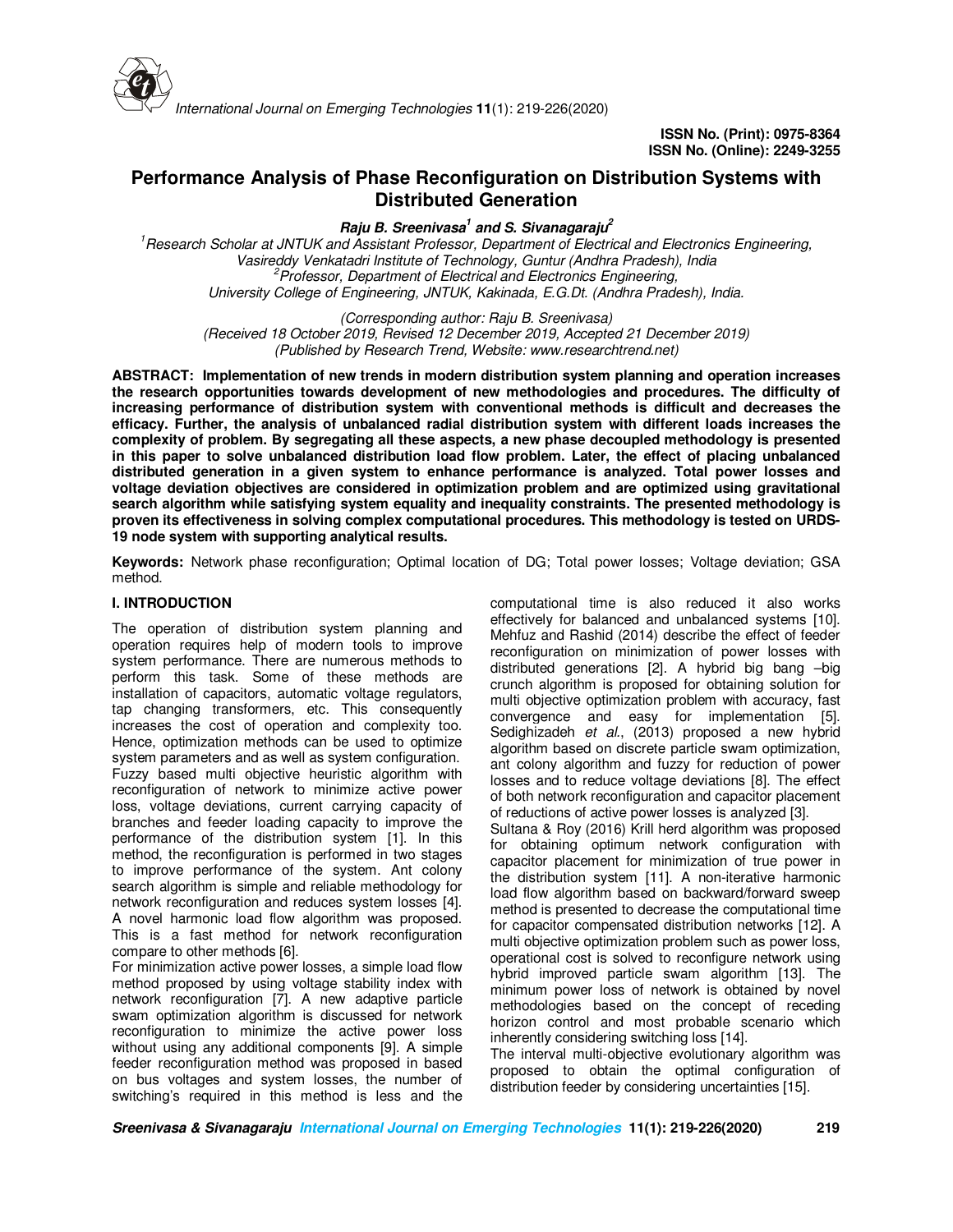Duan *et al.*, (2015) reconfiguration of network is studied with distributed generations as two types of buses P and PQV. The optimization problem was solved with genetic algorithm [16]. The modified genetic algorithm optimization method is proposed to reduce the real power loss and reliability of the reconfigured distribution network [17]. Esmaeilian and Fadaeinedjad (2015) proposed a novel solving approach, Multi-objective Hybrid Big Bang-Big Crunch (MOHBB-BC) for network reconfiguration and at the same time allocates generations to distributed generations [18].

Kaur and Ghosh (2016) used Binary Gravitational search algorithm (BGSA) and fuzzy approach for distribution system network reconfiguration and optimal capacitor allocation not only to minimize energy losses but also to improve the system reliability subjected to operational and power quality constraints [19]. Kaveh *et al.*, (2018) hybrid fuzzy firefly optimization algorithm for the reconfiguration of unbalanced distributed network in order to reduce the total power loss, deviation in bus voltages and also to balance the loads in the feeders [20]. A hybrid bacterial foraging with spiral dynamic (BF-SD) algorithm is presented to rephrase, reconfigure and to obtain the maximum benefits from optimally sized DG [21]. Enhanced Gravitational Search Algorithm (EGSA) was proposed to improve the transient stability issue as the DG penetration is more in the more present distribution system [22]. Rosseti *et al.*, (2013) the authors proposed a new swam intelligence based Fireworks Algorithm (FWA) for the distribution network reconfiguration and optimal placement of distributed generators for the loss minimization and enhancement of voltage stability [23]. Taher and Karimi (2014) develops a heuristic algorithm depending on sensitivity indices for the optimal reconfiguration and distributed generation allocation to reduce the losses [24].

From literature, it is motivated that, the system performance can be enhanced by implementing several methods. Some of the methods such as installation of capacitor bank, automatic voltage regulators, inductor banks, tap changing transformers, distributed generations, etc. Apart from these methods, system configuration can be enhanced by changing configuration of the existing system. Most of the literature highlighted the reconfiguration procedure using tie switches. These tie switches are used to reconfigure the given distribution network not to violate the radiality condition. Somehow this minimizes the total power losses to some extent. But, this generalized procedure is not valid for the unbalanced distribution systems with diversified loads. Hence, there is a need to develop a new methodology to solve unbalanced distribution load flow problem. There are numerous methods to solve unbalanced distribution system with balanced loads. But, in real time, the nature of loads is unbalanced.

By considering all these points into consideration, in this paper a new phase decoupled load flow methodology is developed to solve unbalanced load flow problem with different loads in three phases. As this methodology works independent of the number of nodes and nature of loads, and this can be applied to solve unbalanced distribution system with diverse loads. Further, the

performance of given distribution system is enhanced with distributed generations such as Type-1, 3. The effectiveness of DGs is increased if they are placed in optimal locations. The proposed methodology is tested on standard unbalanced radial distribution system (URDS)-19 node system with supporting numerical and graphical results.

### **II. PROBLEM STATEMENT**

The power transfer capability of distribution lines can be increased by connecting different auxiliary compensating devices. Identifying an optimal device in an optimal location is one of the challenging tasks in modern distribution system planning and operation. Further, the advanced techniques like reconfiguration, optimization, etc empowers research towards development of new methodologies and procedures. By considering all these points into consideration, it is necessary to develop a methodology to solve distribution load flow problem when phases are reconfigured between nodes. It is necessary to identify an optimal placement procedure to install DGs in a given distribution system to enhance the system performance.

#### **INATHEMATICAL MODELING OF PHASE RECONFIGURATION**

For an unbalanced radial distribution system (URDS) 'N' number of nodes and 'b' number of branches, 'p' number of unbalanced sections, the load flow solution can be obtained through the following mathematical interpretation.

At first, the nodes connected to main feeder are indentified and numbered sequentially starting from node-1 to end node of the feeder. After this, the node number is continued for the nodes in laterals connected to the main feeder. To understand this, let us consider the unbalanced radial distribution system shown in Fig. 1.





After this, the unbalanced sections are identified in a given URDS by considering the connectivity between the nodes using line impedances. For example, the line between nodes 6 and 7 has no impedance in R-phase can be treated as one unbalanced section. Similarly the remaining sections are also identified.

In this type of systems, the reconfiguration of phases can enhance the system performance. This can enhance the system reconfiguration can be performed based on the voltage magnitude at the system nodes.

**Sreenivasa & Sivanagaraju International Journal on Emerging Technologies 11(1): 219-226(2020) 220**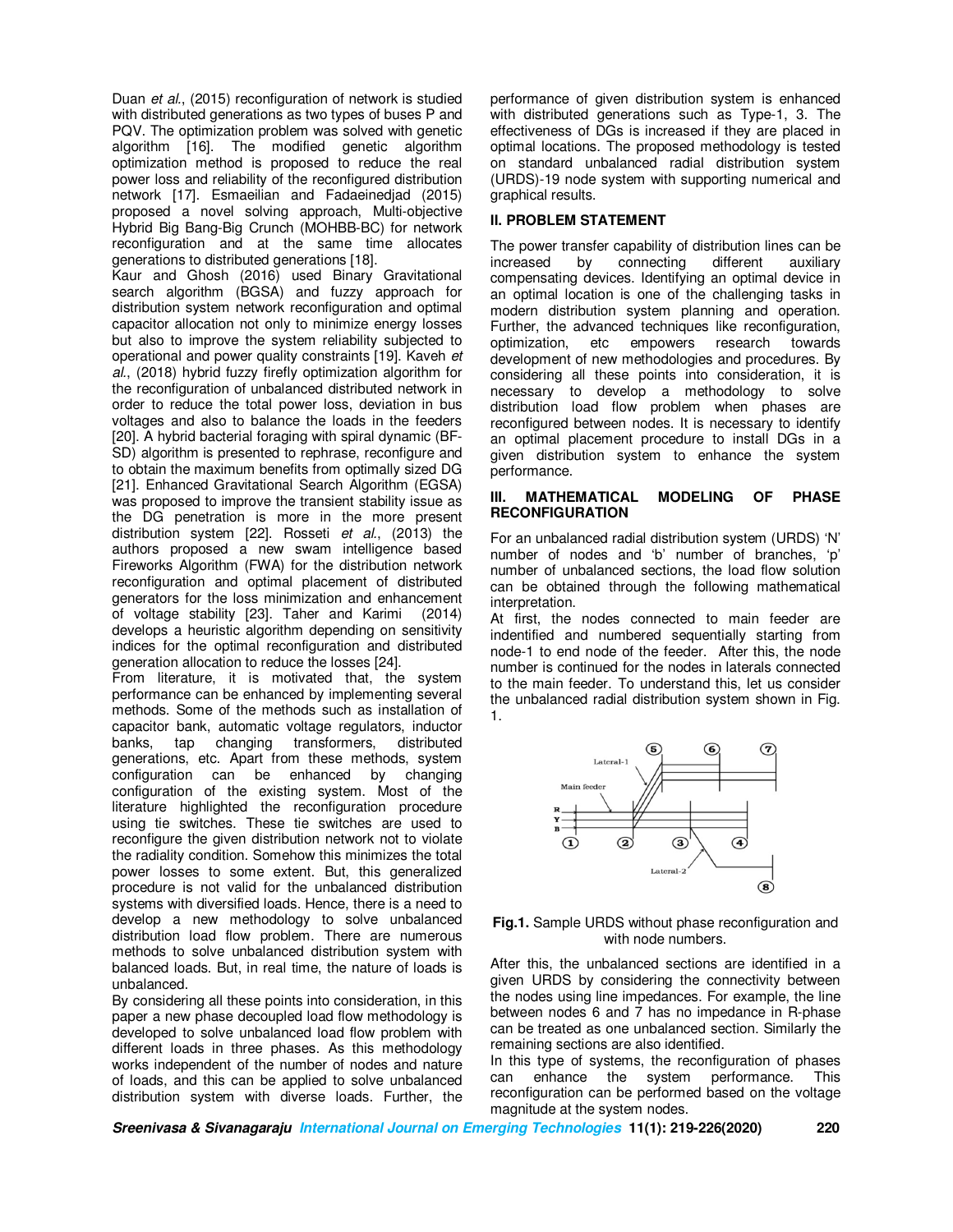The node at which per phase voltage is decreased drastically is considered to be the optimum node at which phases can be reconfigured. For example, the reconfigured network for the considered URDS is shown in Fig. 2. For this, the phases Y and B are reconfigured at node-2.



**Fig. 2.** Sample URDS with phase reconfiguration and with node numbers.

# **IV. PHASE DECOUPLED DISTRIBUTION LOAD FLOW METHOD**

As the unbalanced distribution [25] lines consists self and as well as mutual impedances and shunt admittances, the conventional balanced radial load flow methods are unsuitable for solving unbalanced this type of systems. Hence, a novel methodology is proposed using the number of unbalanced sections. In this, the phase decoupled self impedance networks are drawn for each of the phases using self impedances and their shunt admittances. Further, the phase decoupled mutual impedance networks are drawn between the phases using mutual impedances and their shunt admittances. To exemplify this, for the system shown in Fig. 1, the phase decoupled self and mutual impedance networks are shown in Fig. 3 and 4.





(c) for B-Phase









Due to this decoupled procedure, the URDS becomes balanced radial distribution system with reduced matrix dimensions. For example, conventionally in unbalanced three phase system, impedance matrix is of the order of  $3 \times 3$  and totally nine elements to be handled for further calculations.

$$
Z^{\text{RYB}}_{12} = \begin{bmatrix} Z^{\text{RR}}_{12} & Z^{\text{RY}}_{12} & Z^{\text{RB}}_{12} \\ Z^{\text{YR}}_{12} & Z^{\text{YY}}_{12} & Z^{\text{YB}}_{12} \\ Z^{\text{BR}}_{12} & Z^{\text{BY}}_{12} & Z^{\text{BB}}_{12} \end{bmatrix}
$$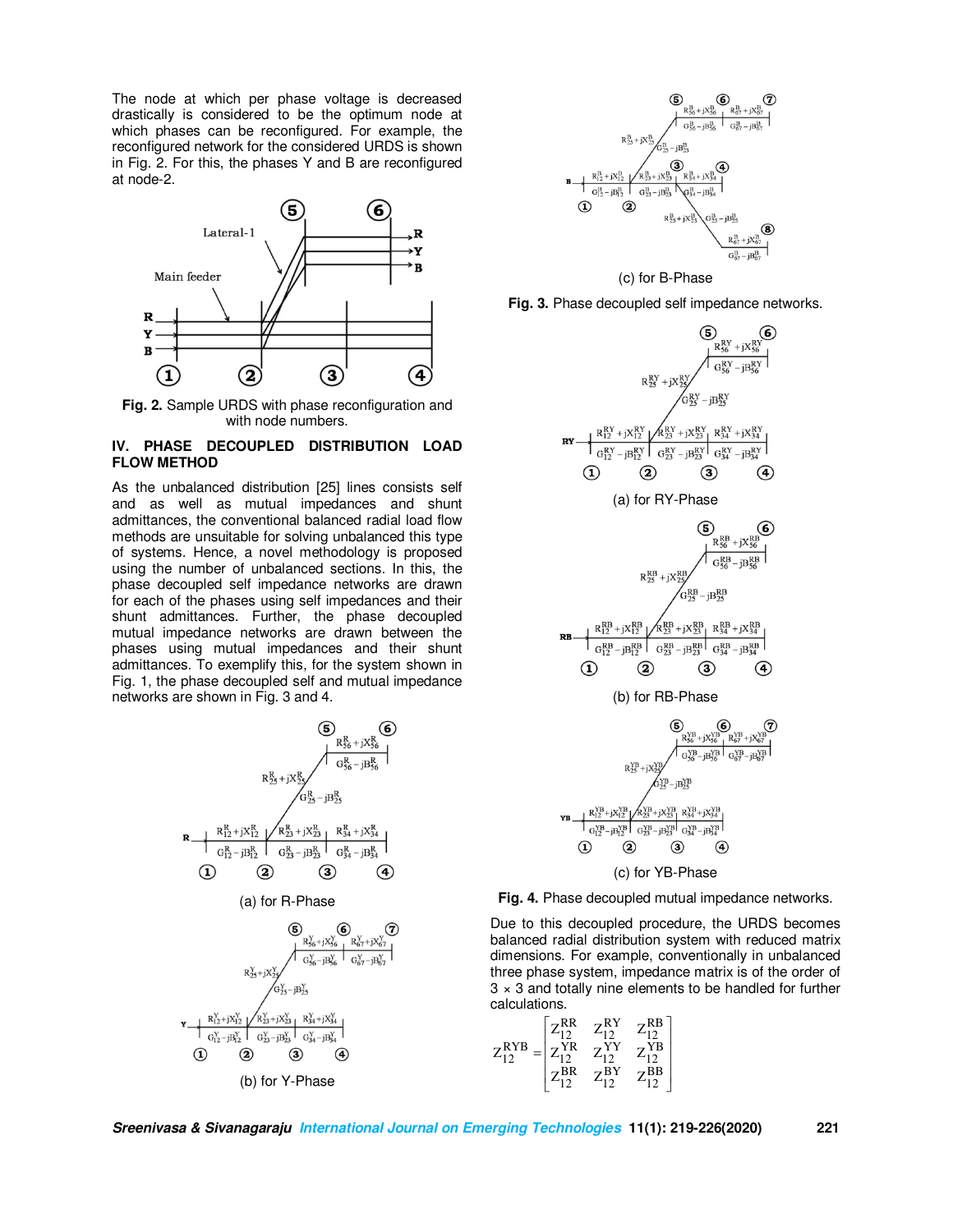whereas, in phase decoupled algorithm, the impedance matrix is of the order of  $1 \times 1$  and totally six elements are sufficient for further calculations.

$$
\begin{bmatrix} \n\mathbf{R} \mathbf{R} \\
\mathbf{R}^{\mathbf{R}} \\
\mathbf{R}^{\mathbf{R}} \\
\mathbf{R}^{\mathbf{R}}\n\end{bmatrix}, \n\begin{bmatrix} \n\mathbf{X} \mathbf{Y} \\
\mathbf{Z} \mathbf{Y} \\
\mathbf{Z}^{\mathbf{R}}\n\end{bmatrix}, \n\begin{bmatrix} \n\mathbf{Z} \mathbf{R} \mathbf{Y} \\
\mathbf{Z} \mathbf{Y} \\
\mathbf{Z}^{\mathbf{R}}\n\end{bmatrix}, \n\begin{bmatrix} \n\mathbf{Z} \mathbf{R} \mathbf{B} \\
\mathbf{Z} \mathbf{Y} \\
\mathbf{Z} \mathbf{Y} \\
\mathbf{Z} \n\end{bmatrix}
$$

To following steps are used to solve load flow problem. **Step 1: Calculation of load currents** 

For phase decoupled self impedance networks, current supplied to load connected at each node is calculated by applying Kirchhoff's Current Law (KCL) at each node using

$$
I_{p}^{Load}=\left(\frac{S_{p}^{Load}}{\overline{V_{p}}}\right)^{*}=\frac{P_{p}^{Load}-jQ_{p}^{Load}}{V_{p}\angle-\delta_{p}}\hspace{5mm};\hspace{5mm}\forall\hspace{5mm}p=2,3,......N
$$

where,  $P_p^{\rm Load}$  ,  $Q_p^{\rm Load}$  are the active and reactive loads connected at node-p and Vp and δp are the voltage magnitude and voltage angle at node-p.

**Note:** There is no need to calculate load current at nodes in phase decoupled mutual impedance networks, as there is no concept of mutual load.

#### **Step 2: Calculation of admittance currents**

Here, the current injected/absorbed by the shunt admittance of distribution lines in phase decoupled self impedance networks can be calculated as

$$
I_{k,i}^{Self} = j \times B_{k,i}^{Self} \times \overline{V}_{k,i}^{Self} \quad ; \quad k = R, Y, B \quad ; \quad i = 1, 2, \dots \text{nl}
$$

where, nl is the total number of lines,  $\overline{V}_{k,i}^{Self}$  is the reference voltage of the respective phases.

In phase decoupled mutual impedance networks, the current injected can be calculated as

$$
I_{k,i}^{Mutual} = j \times B_{k,i}^{Mutual} \times \overline{V}_{k,i}^{Mutual} ;
$$
  

$$
k = R - Y, Y - B, R - B ; i = 1,2, ....nl
$$

where,  $\nabla_{k,i}^{Mutual}$  is the reference voltage of the respective lines.

#### **Step 3: Calculation of node currents**

Here, the node current is the total current flow through the distribution line due to load and shunt admittances. These currents are calculated starting from end node to substation node using backward sweeping algorithm. This current in phase decoupled self impedance networks can be calculated as

at end nodes of the feeder/laterals is

$$
I_q^{\text{Self}} = I_q^{\text{Load}} \quad ; \quad q = \text{end nodes}
$$

at consequent nodes starting from end node is

$$
I_P^{\text{Self}} = I_q^{\text{Self}} + I_P^{\text{Load}} + I_{k,i}^{\text{Self}} \; ; \; k = R, Y, B \; ;
$$
  
 
$$
q = p + 1, \dots \text{end node} \; ; \; p = 1, 2, 3, \dots N
$$

Similarly, this current in phase decoupled mutual impedance networks at consequent nodes starting from end node can be calculated as

$$
I_{p}^{\text{Mutual}} = I_{k,i}^{\text{Mutual}} + I_{k,q}^{\text{Mutual}}; \quad k = R - Y, Y - B, R - B \quad ; \quad i = 1, 2, \dots, n
$$

 $q = p+1, \dots$ endnode;  $p = 1, 2, 3, \dots N$ 

**Step 4: Calculation of voltage drops in branches**  Using the node currents and branch impedances, the voltage drops in the branches of phase decoupled self impedance networks can be calculated as

$$
VD_p^{\text{Self}} = I_p^{\text{Self}} \times Z_p^{\text{Self}} \quad ; \quad p = 1, 2, 3, \dots N
$$

where,  $Z_p^{\text{Self}} = R_p^{\text{Self}} + jX_p^{\text{Self}}$  is the self impedance of the line connected to node-p towards end node. Similarly, the voltage drop in the branches of phase decoupled mutual impedance networks can be calculated as

$$
VD_p^{Mutual} = I_p^{Mutual} \times Z_p^{Mutual} \; ; \; p = 1,2,3,...N
$$

where,  $Z_p^{Mutual} = R_p^{Mutual} + jX_p^{Mutual}$  is the mutual impedance of the line connected to node-p towards end node.

#### **Step 5: Calculation of node voltages**

In this, the voltage drop of a line is subtracted from the send end voltage to get receiving end voltage. These voltages are calculated starting from substation node to end node using forward sweeping algorithm. The receiving end voltage of a branch of phase decoupled self impedance networks can be calculated as

$$
V_r^{\text{Self}} = I_p^{\text{Self}} \times Z_p^{\text{Self}} \; ; \; p = 1, 2, 3, \dots N
$$

#### *A. Mathematical modeling of PDLF method*

Using the proposed methodology, the voltage in Rphase connected between nodes i and j can be calculated as

$$
V_j^R = V_i^R - \left(I_{ij}^R \times Z_{ij}^R\right) + V_i^{RY} - \left(I_{ij}^Y \times Z_{ij}^{RY}\right) + V_i^{RB} - \left(I_{ij}^B \times Z_{ij}^{RB}\right)
$$

Upon solving this equation using phasor interpretations, the simplified voltage in R-phase at jth node can be evaluated as  $\mathcal{L}^{\text{max}}$ 

$$
V_j^R = V_i^R - (I_{ij}^R \times Z_{ij}^R) - (I_{ij}^Y \times Z_{ij}^{RY}) - (I_{ij}^B \times Z_{ij}^{RB})
$$

Where,  $\bm{\mathrm{v}}_{\mathrm{j}}^{\mathrm{R}}$  ,  $\bm{\mathrm{v}}_{\mathrm{i}}^{\mathrm{R}}$  are voltage magnitudes at i*th* and j*th* nodes.  $I_{ij}^{R}$ ,  $I_{ij}^{Y}$ ,  $I_{ij}^{B}$  are the current flowing through three phases.  ${}^tZ^{\rm R}_{\rm ij}$  is the self impedance and  ${}^tZ^{\rm RY}_{\rm ij}$  and  $Z_{ij}^{RB}$  are the mutual impedances of line-ij. The phasor diagram for this simplification is shown in Fig. 5.



**Fig. 5.** Phasor simplification to calculate phase voltage.

# **V. MODELING OF DISTRIBUTED GENERATION**

From literature, it has been identified that, based on the type of power injection/absorption, there are four types of DGs in distribution systems which are listed in Table.1.

**Sreenivasa & Sivanagaraju International Journal on Emerging Technologies 11(1): 219-226(2020) 222**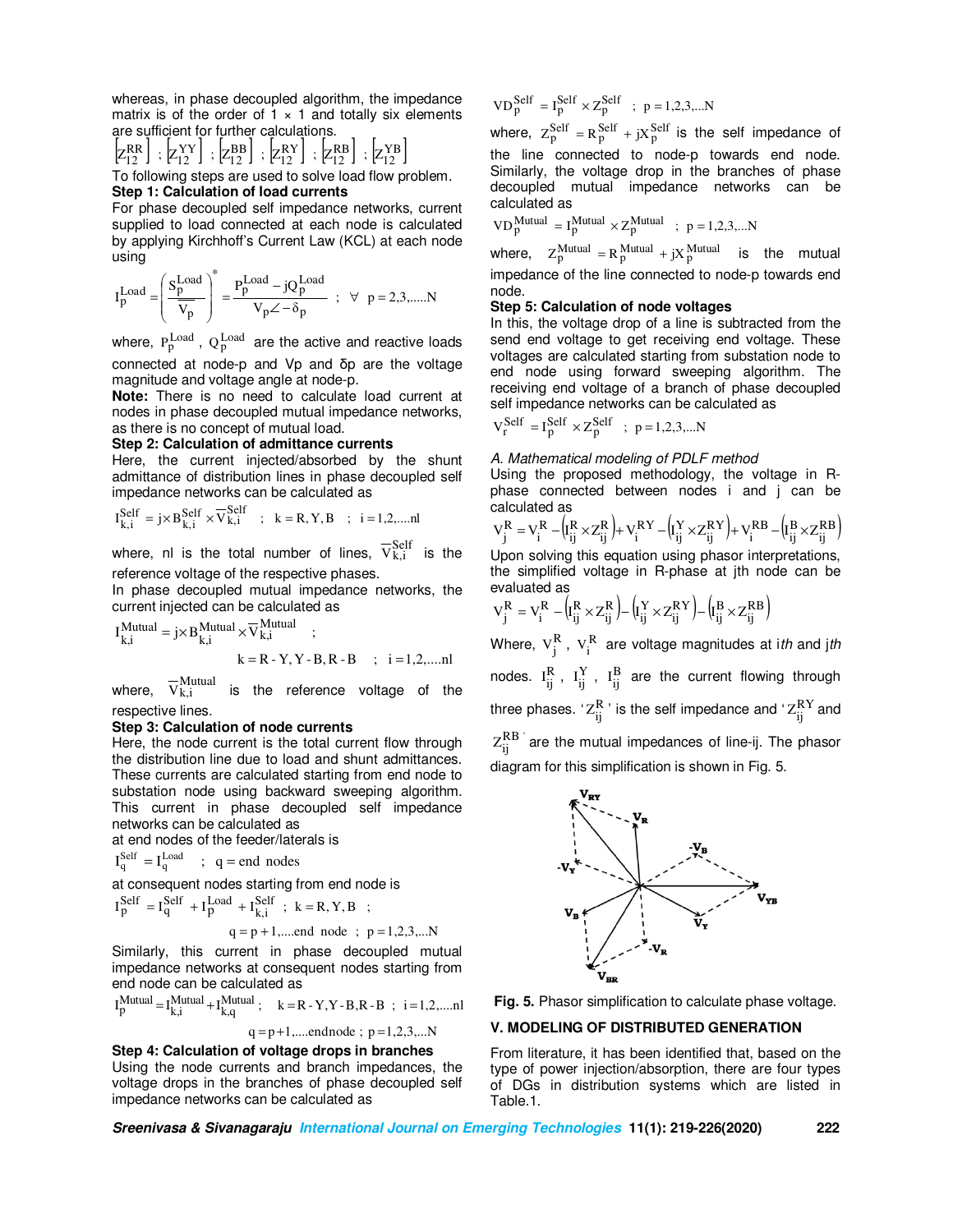**Table 1: Types of DGs available in distribution systems.** 

| Type of DG | <b>Active power</b> | <b>Reactive power</b> |  |  |
|------------|---------------------|-----------------------|--|--|
| Type-1     | Generation          |                       |  |  |
| Type-2     |                     | Generation            |  |  |
| Type-3     | Generation          | Generation            |  |  |
| vpe-4      | Generation          | Absorption            |  |  |

This paper aims to identify the effect of optimal DG on system performance in terms of loss minimization and loss allocation aspects. For loss minimization aspect, the reactive power must be generated instead of absorption. Hence, Type-4 DG is not considered for the analysis. Similarly, for loss allocation aspect, active power losses are allocated to active power generation. With this reason, Type-2 DG is also not considered for the analysis. This consideration can also be observed from the analysis presented in section XI.

For Type-1 and 3 DGs, the current injection can be mathematically expressed as

# **For Type-1 DG:**

$$
\bar{I}_n = \frac{P_{load}^n - P_{DG}^n - jQ_{load}^n}{(\bar{V}_n)^*} \quad ; \quad n = DG \ \ connected \ node
$$

**For Type-3 DG:** 

$$
\bar{I}_n\!=\!\!\frac{P_{load}^n\!-\!P_{DG}^n\!-\!jQ_{load}^n\!-\!jQ_{DG}^n}{\left(\!\bar{v}_n\right)^{\!\ast}}\quad;\quad n\!=\!DG\ \ connected node
$$

Where, 'Pn, Qn' are the active and reactive power loads at nth node. 'PDG, QDG' are the active and reactive powers generated by DG at nth node. 'Vn' is the voltage magnitude at nth node.

In order to identify an optimal location of DG in a given system, at first, base case load flow problem is solved. Using this result, the node at which voltage magnitudes are interchanged is considered to be the optimal location to install DG. Since, this node is very sensitive and farer from the substation node. This is demonstrated in section-9 with supporting numerical and graphical results.

#### **VI. OPTIMAL PHASE RECONFIGURATION**

The following step by step procedure is followed to identify an optimal set of phase reconfiguration sets. **Step 1:** The phase configurations at each node are

generated randomly.  $\begin{bmatrix} Node-n \end{bmatrix}$   $\begin{bmatrix} 1 & 2 & 3 \end{bmatrix}$ I I  $\begin{bmatrix} Node-3 \end{bmatrix} = \begin{bmatrix} 2 & 1 & 3 \end{bmatrix}$  $\begin{bmatrix} Node-2 \end{bmatrix} \begin{bmatrix} 3 & 2 & 1 \end{bmatrix}$  $\begin{bmatrix} Node-1 \end{bmatrix}$   $\begin{bmatrix} 1 & 3 & 2 \end{bmatrix}$  .. .. ..  $\overline{\phantom{a}}$ L L ....... 1->R-phase; 2->Y-Phase; 3-B-Phase

**Step 2:** Using this, phase decoupled self impedance networks are formulated and load flow problem is solved using proposed phase decoupled load flow algorithm.

**Step 3:** Similarly, the phase decoupled mutual impedance networks are formulated and load flow problem is solved.

**Step 4:** By applying mathematical modeling presented in section.4.1, the node voltages are calculated.

**Step 5:** Using this, active and reactive power flows through distribution lines and total active and reactive power losses in a given distribution system is evaluated. **Step 6:** This process is repeated with DG in an optimal location. The effect of DG on system performance is analyzed.

### *A. Gravitational search algorithm*

J

Gravitational search algorithm is considered to solve optimization problem. As this algorithm has proven its effectiveness in solving complex optimization problem while satisfying system constraints. This algorithm works based on the law of gravity principle.

In this, the gravitational constant  $G(t)$  can be calculated as

$$
G(t) = G_0 * e^{\left(\frac{-\alpha t_i}{T}\right)}
$$

where,  $G_0$  is initial value,  $\alpha$  is a constant, ti is the current iteration number, T is the total number of iterations. After this, the gravitational (mi) and inertia masses (Mi) can be calculated as

$$
M_{ai} = M_{pi} = M_{ii} = M_i
$$
  
\n
$$
m_i(t) = \frac{fit_i(t) - worst(t)}{best(t) - worst(t)}
$$
  
\n
$$
M_i(t) = \frac{m_i(t)}{N} \sum_{j=1}^{N} m_i(t)
$$

**Here** 

best(t) =  $\min_{z \in \mathcal{X}} f(t)$  and worst(t) =  $\max_{z \in \mathcal{X}} f(t)$ , j=1,2......N j=1,2......N

Fitness of an objective function (fit) is calculated by taking inverse of its objective value of respective set of population. Using this, the force acting on each mass, velocity and acceleration of ith particle in (t+1)th iteration are calculated as

$$
v_i^d(t+1) = rand_i \times v_i^d(t) + a_i^d(t)
$$
  
 $x_i^d(t+1) = x_i^d(t) + v_i^d(t+1)$ 

### **VII. OBJECTIVEFUNCTION FORMULATION**

The optimization problem is solved either by minimizing or maximizing the objective(s) subjected to satisfying system equality and inequality constraints. This can be expressed as

Minimize (TPL)

Subjected to  $g(x, u) = 0$ ; hmin≤h(x,u)≤hmax

Where, 'g' and 'h' are equality and inequality constraints. 'x' and 'u' are state and control vectors of dependent and independent control variables.

In this work, total active power loss (TPL) in a given system is considered as an objective function. The system security can be enhanced by minimizing system severity which is proportional to the total power losses in a system. The power losses in a given system can be calculated as

$$
TPL = \mathop{\Sigma}\limits_{i=1}^{nl} P_{loss}^i
$$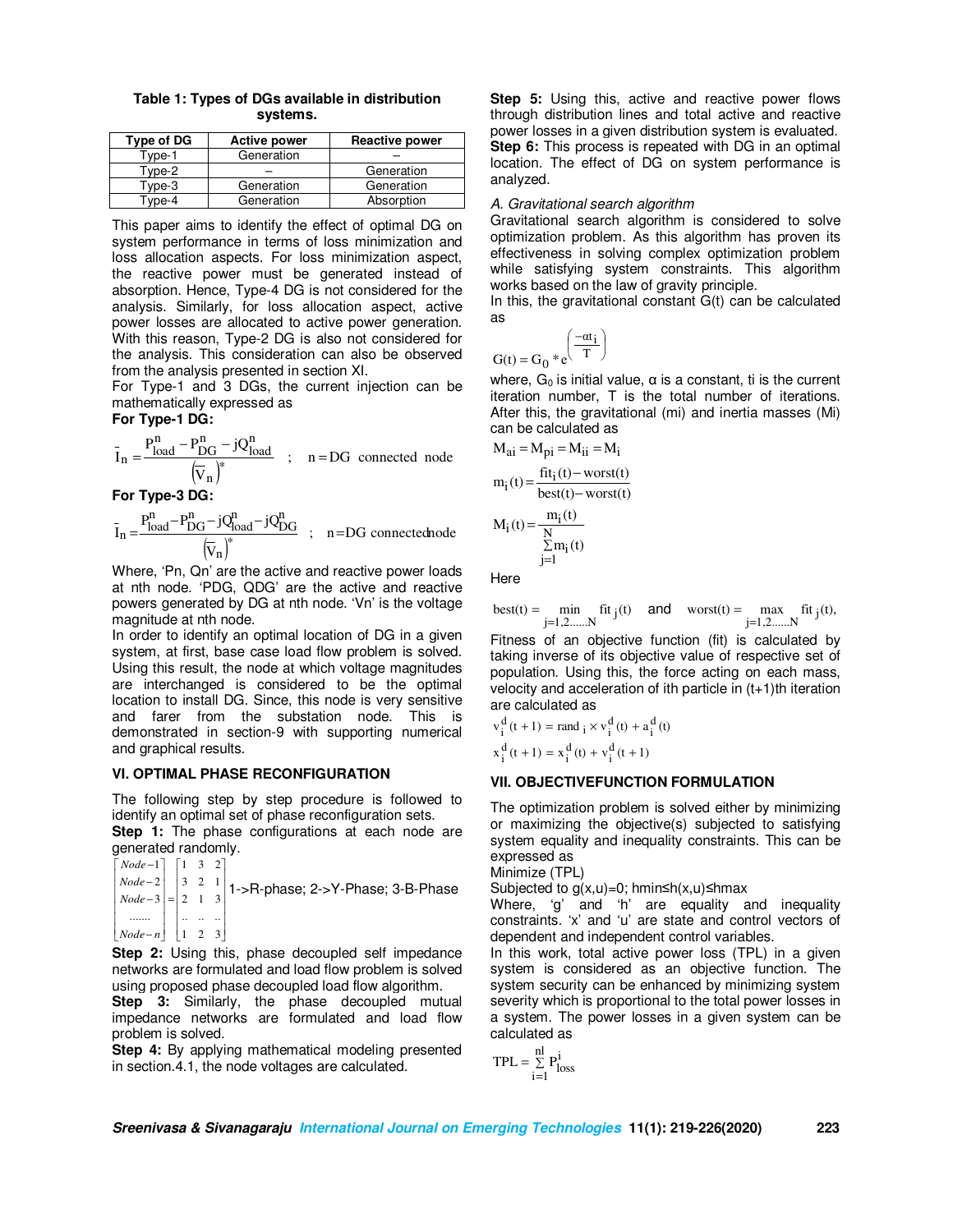where,  $P_{loss}$  is the active power loss in *i*th distribution line.

After minimizing total power loss objective, the effect of DG is analyzed in terms of voltage deviation. The system voltage deviation can be calculated as

$$
Vdev = \sum_{j=1}^{NB} \left(l - V_j\right)
$$

where, 'NB' is the total number of nodes. Vj is the voltage magnitude at jth node.

#### **VIII. RESULTS AND ANALYSIS**

To demonstrate the effectiveness of phase reconfiguration on system performance, URDS-19 node test system is considered. At first basic load flow problem is solved using the proposed phase decoupled load flow algorithm. The obtained results are tabulated in Table 2.

From this table, it is observed that, the value of node voltage magnitude is decreased as moving from substation node. It is also identified that, phase voltage is parallel in all three phases from substation node to node-10. This is because of node-10 is connected with two sub laterals. For example, from substation node to node-10, the R-phase voltage is less when compared to Y and B-phase voltages. Whereas, from node-10-19, the R-phase voltage is high when compared to Y and Bphase voltages. Hence, node-10 is considered to the optimal location to install DG. Further analysis is performed by placing DG at node-10. It is also identified that, the power flow in phases is varied as per the load connected at the respective phases.

The variation of voltage magnitude at system nodes and power flow in lines is shown in Figs. 6 and 7.



**Fig. 6.** Variation of voltage magnitude for URDS-19 node system.



**Fig. 7.** Variation of power flows for URDS-19 node system.

| <b>Node</b> | Voltage magnitude, p.u. |         |                | Line | <b>From</b> | To  | Power flow, kW |         |                |
|-------------|-------------------------|---------|----------------|------|-------------|-----|----------------|---------|----------------|
| No.         | R-phase                 | Y-phase | <b>B-phase</b> | No.  | <b>Bus</b>  | Bus | R-phase        | Y-phase | <b>B-phase</b> |
|             |                         |         |                |      |             | 2   | 223.3          | 205.9   | 218.1          |
| 2           | 0.993                   | 0.994   | 0.993          | 2    | 2           | 3   | 19.09          | 8.991   | 16.85          |
| 3           | 0.991                   | 0.993   | 0.992          | 3    | 2           | 4   | 184.5          | 186.6   | 181.6          |
| 4           | 0.99                    | 0.991   | 0.99           | 4    | 4           | 5   | 11.23          | 8.991   | 7.847          |
| 5           | 0.989                   | 0.99    | 0.99           | 5    | 4           | 6   | 165.7          | 167.2   | 162            |
| 6           | 0.988                   | 0.989   | 0.988          | 6    | 6           | 7   | 16.84          | 14.03   | 14.03          |
| 7           | 0.987                   | 0.988   | 0.988          | 7    | 6           | 8   | 141.3          | 147.5   | 142.7          |
| 8           | 0.984                   | 0.985   | 0.984          | 8    | 8           | 9   | 127.8          | 137.7   | 136.2          |
| 9           | 0.98                    | 0.98    | 0.98           | 9    | 9           | 10  | 106            | 111.2   | 112.6          |
| 10          | 0.974                   | 0.974   | 0.974          | 10   | 10          | 11  | 46.35          | 45.21   | 55.37          |
| 11          | 0.974                   | 0.973   | 0.973          | 11   | 10          | 12  | 53.15          | 57.98   | 52             |
| 12          | 0.973                   | 0.973   | 0.973          | 12   | 11          | 13  | 7.589          | 9.254   | 11.23          |
| 13          | 0.973                   | 0.973   | 0.972          | 13   | 11          | 14  | 25.84          | 23.03   | 25.01          |
| 14          | 0.973                   | 0.973   | 0.972          | 14   | 12          | 15  | 22.8           | 25.88   | 24.46          |
| 15          | 0.972                   | 0.971   | 0.971          | 15   | 12          | 16  | 13.47          | 18      | 13.47          |
| 16          | 0.973                   | 0.972   | 0.972          | 16   | 14          | 17  | 11.23          | 8.42    | 8.421          |
| 17          | 0.973                   | 0.973   | 0.972          | 17   | 14          | 18  | 9.253          | 9.253   | 9.565          |
| 18          | 0.973                   | 0.973   | 0.972          | 18   | 15          | 19  | 15.18          | 17.42   | 12.37          |
| 19          | 0.972                   | 0.971   | 0.971          |      |             |     |                |         |                |

**Table 2: Phase decoupled load flow results for URDS-19 node system.** 

After this, optimization problem is solved with two types of DGs (i.e. Type-1, 3). The obtained results are tabulated in Table 3. From this table, it is identified that, total power losses are minimized with phase reconfiguration when compared to without

reconfiguration. Further, the losses are minimized with DG when compared to without DG. It is observed that, with reconfiguration, the loss reduction is 1.16% with Type-1 DG and 0.65% with Type-3 DG.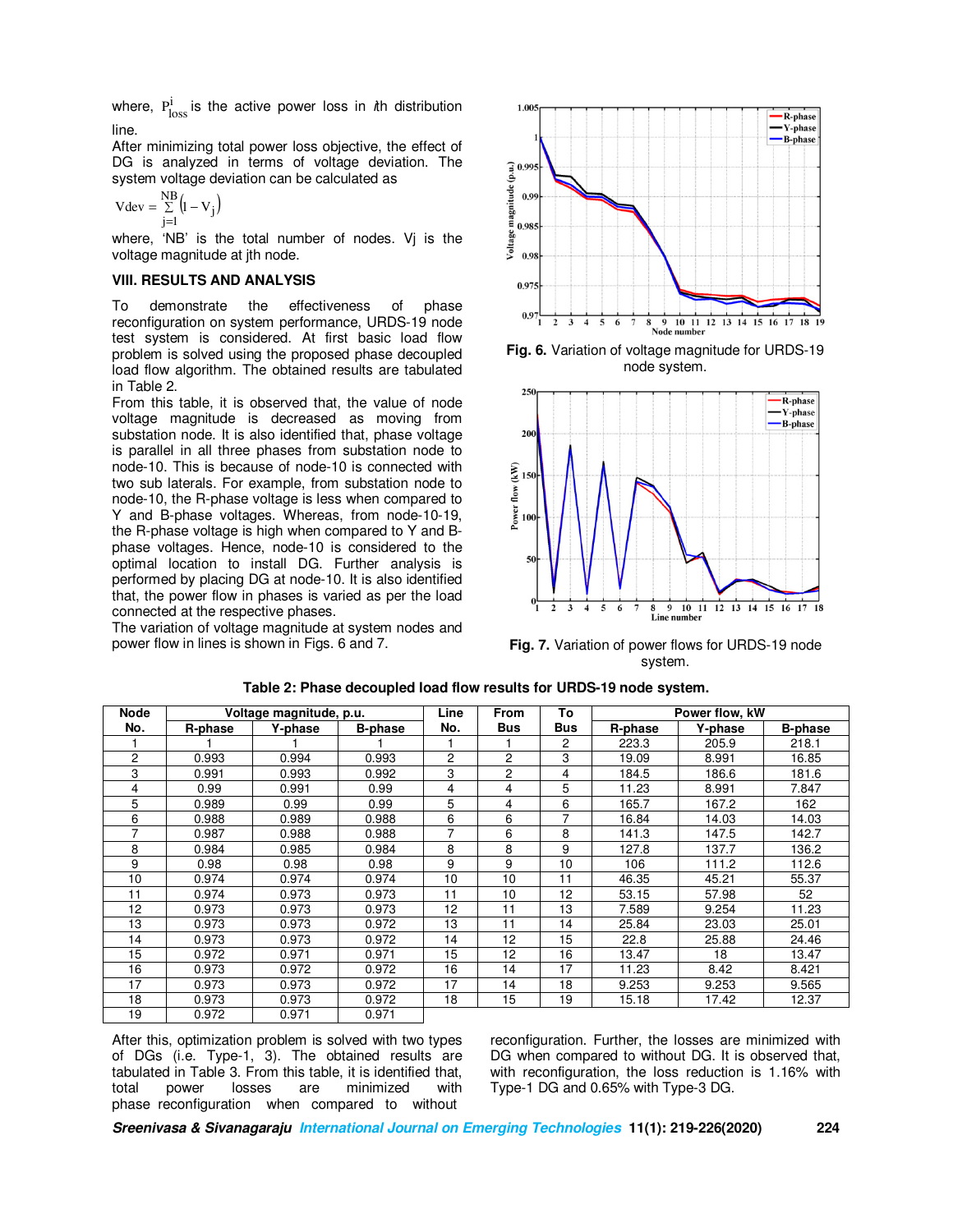It is also observed that, loss reduction with Type-3 DG is 222.53% when compared to Type-1 DG.

It is also observed that, with reconfiguration, the voltage deviation is reduced by 0.25% with Type-1 DG and 1.19% with Type-3 DG. It is also observed that, voltage reduction with Type-3 DG is 18.06% when compared to Type-1 DG.

The reconfiguration of phases in distribution feeders in three cases i.e. without DG, with Type-1 DG and with Type-3 DG are shown in Figs. 8-10. From these figures, it is identified that, voltage profile is enhanced with Type-3 DG when compared to remaining cases.

| Table 3: Optimized results of TPL minimization for URDS-19 node system. |
|-------------------------------------------------------------------------|
|-------------------------------------------------------------------------|

|                   |            |         | Without phase reconfiguration |                | With phase reconfiguration |         |                |  |
|-------------------|------------|---------|-------------------------------|----------------|----------------------------|---------|----------------|--|
|                   |            | R-phase | Y-phase                       | <b>B-phase</b> | R-phase                    | Y-phase | <b>B-phase</b> |  |
| Without<br>DG     | TPL. kW    | 4.4533  | 4.4403                        | 4.5549         | 4.3961                     | 4.5481  | 4.4886         |  |
|                   |            |         | 13.4484                       |                | 13.4327                    |         |                |  |
|                   | Vdev, p.u. | 0.3674  | 0.3657                        | 0.3728         | 0.3644                     | 0.3717  | 0.3697         |  |
|                   |            | 1.1058  |                               |                | 1.1058                     |         |                |  |
| With<br>Type-1 DG | <b>PDG</b> | 85.0839 | 86.2407                       | 86.8609        | 86.5081                    | 86.7257 | 82.5551        |  |
|                   | TPL. kW    | 1.2329  | 1.1147                        | 1.1981         | 1.2754                     | 1.1411  | 1.1175         |  |
|                   |            | 3.5457  |                               |                |                            | 3.5341  |                |  |
|                   | Vdev, p.u. | 0.0948  | 0.0847                        | 0.0899         | 0.1014                     | 0.0892  | 0.0864         |  |
|                   |            | 0.2695  |                               |                | 0.2670                     |         |                |  |
| With<br>Type-3 DG | <b>PDG</b> | 85.7049 | 86.4327                       | 86.0641        | 86.6036                    | 82.6546 | 92.3628        |  |
|                   | QDG        | 40.3858 | 41.3649                       | 42.2961        | 42.5598                    | 39.8519 | 42.5181        |  |
|                   | TPL. kW    | 0.5049  | 0.3731                        | 0.4373         | 0.4203                     | 0.4142  | 0.4743         |  |
|                   |            | 1.3153  |                               |                | 1.3088                     |         |                |  |
|                   | Vdev, p.u. | 0.0349  | 0.03                          | 0.0334         | 0.0192                     | 0.0296  | 0.0376         |  |
|                   |            | 0.0983  |                               |                | 0.0864                     |         |                |  |



**Fig. 8.** Variation of node voltage and phase reconfigurations for without DG for URDS-19 node system.







**Fig. 10.** Variation of node voltage and phase reconfigurations with Type-3 DG for URDS-19 node system.

### **IX. CONCLUSIONS**

In this paper, a methodology to minimize power losses in a given distribution system has been presented. Here, phase reconfiguration procedure has been presented with complete mathematical modeling to identify the effect of same on performance of a given system. Further the performance of given system in terms of total power losses and voltage deviations has been enhanced in the presence of distributed generation. For this, modeling of Type-1, 3 DGs along with its optimal placement procedures has been discussed. From the analytical results, it has been identified that, the system performance is enhanced in terms of voltage profile which consequently minimizes power losses and voltage deviations.

It has been also identified that, the proposed phase reconfiguration procedure has proven its effectiveness in maximizing system performance. This methodology has been tested with supporting numerical and graphical results.